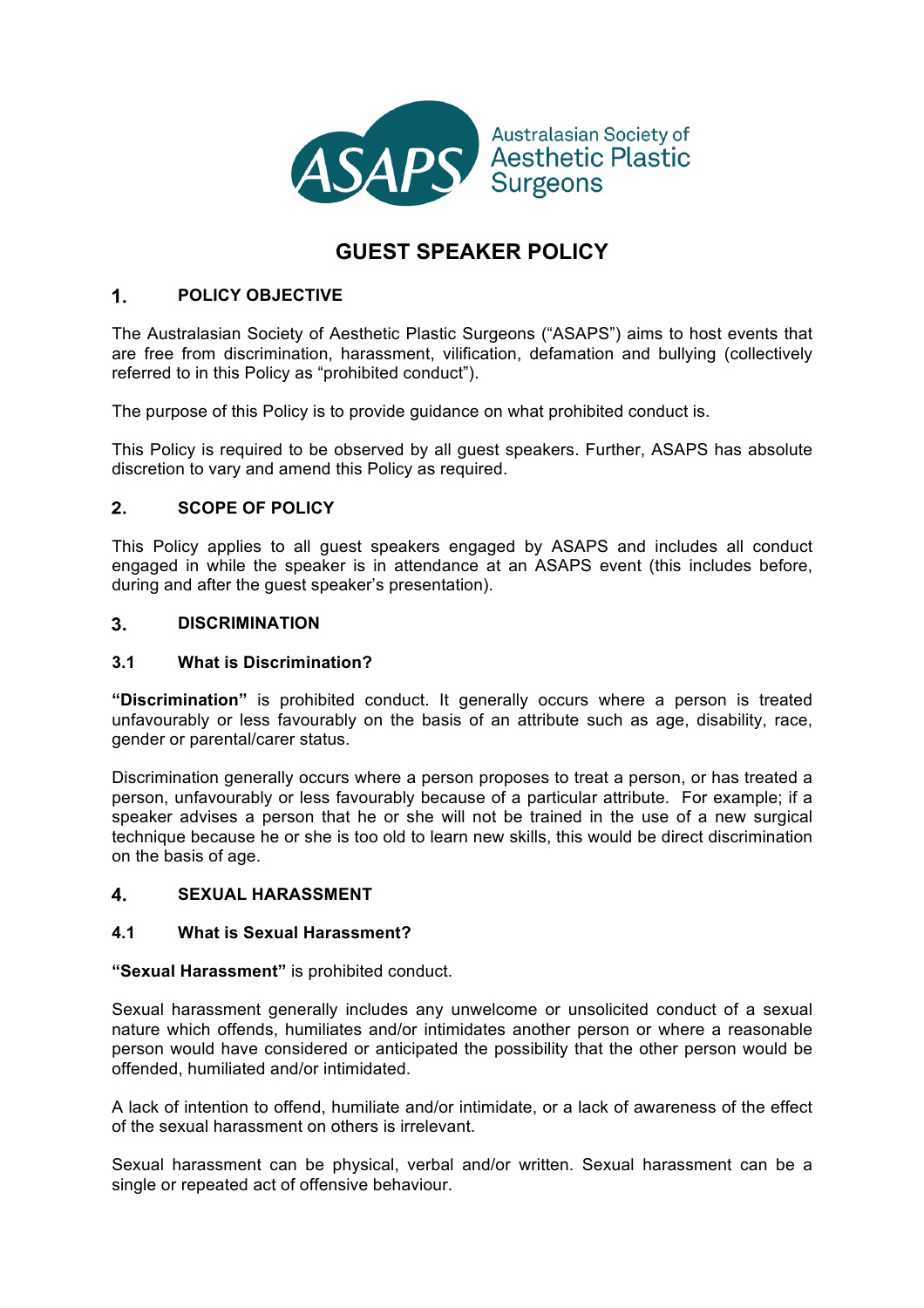# **4.2 Examples of Sexual Harassment**

Some examples of sexual harassment may include:

- unwelcome physical contact such as pinching, touching, grabbing, kissing and/or hugging;
- indecent exposure;
- staring or leering at a person or at parts of their body;
- standing too close to, or brushing up against, someone;
- making sexual or gender-based jokes, insults, comments or hand gestures;
- unwanted sexual requests or requests for dates; and/or
- sexually explicit conversations, material (such as posters and screensavers) emails, text messages or posts on social medial (such as Facebook, Twitter or LinkedIn).

Sexual harassment does not include conduct which is mutually acceptable or based on friendship and respect that is invited, consensual or reciprocated.

#### $5<sub>1</sub>$ **HARASSMENT**

### **5.1 What is Harassment?**

**"Harassment"** is prohibited conduct. Harassment generally includes any unwelcome or unsolicited conduct which has no legitimate professional function, which offends, humiliates and/or intimidates another person or where a reasonable person would have considered or anticipated the possibility that the other person would be offended, humiliated and/or intimidated. A lack of intention to offend, humiliate and/or intimidate, or a lack of awareness of the effect of the harassing conduct on others is no excuse.

Harassment can be a single or repeated act of offensive behaviour.

### 5.2 **Examples of Harassment**

Some examples of harassment may include:

- bullying (refer to definition below);
- sexual harassment (refer to definition above);
- offensive jokes or comments;
- racially oriented intimidation and/or verbal abuse;
- creating an environment that is hostile towards a person with a particular attribute; and/or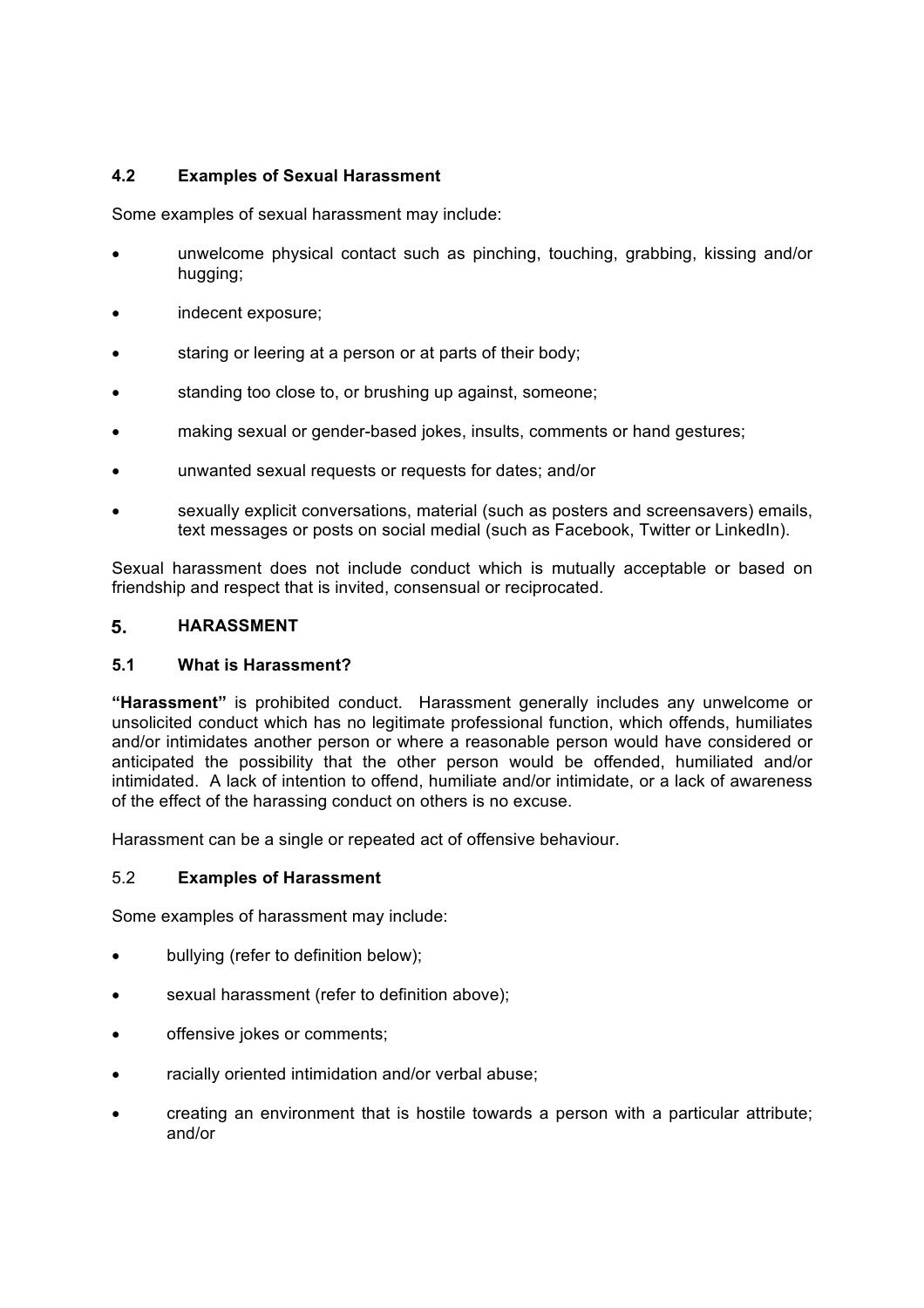• distributing or displaying offensive, humiliating and/or intimidating material such as posters, badges, videos or pictures.

### 6. **BULLYING**

# **6.1 What is Bullying?**

**"Bullying"** is prohibited conduct.

Bullying is any repeated, unreasonable behaviour directed toward a person or group of people that creates a risk to health and safety. "Unreasonable behaviour" includes any behaviour that a reasonable person, having regard to all the circumstances, would expect to victimise, humiliate, intimidate and/or threaten a person.

There is no specific number of incidents required for the behaviour to be considered "repeated", nor does the same kind of behaviour need to be repeated (that is, it can involve a series of different acts).

# **6.2 Examples of Bullying**

Some examples of repeated behaviour that may constitute bullying include:

- physical abuse or verbal abuse (including swearing, yelling or screaming);
- intimidating or threatening behaviour such as stalking, threatening to make a persons' life difficult or blocking a person's path;
- victimising, teasing, joking, ridiculing and/or belittling a person;
- sending offensive, intimidating, threatening and/or humiliating emails, messages or posts on social media (such as Facebook, Twitter or LinkedIn);
- deliberately isolating or excluding others from work-related discussions, communication and/or work related activities; and/or
- damaging another person's belongings, work or equipment.

### $\overline{7}$ . **VILIFICATION**

# **7.1 What is Vilification?**

**"Vilification"** is prohibited conduct.

### Examples of Vilification

Vilification generally includes any form of communication or conduct that occurs publicly which may provoke hatred, contempt and/or ridicule for a person or group of people because of their actual or assumed race, religion, sexuality or gender identity or HIV/AIDS status.

Unlawful acts of vilification may be expressed by:

- graffiti, posters, videos or stickers;
- public speeches, published articles or statements;
- public verbal or visual abuse;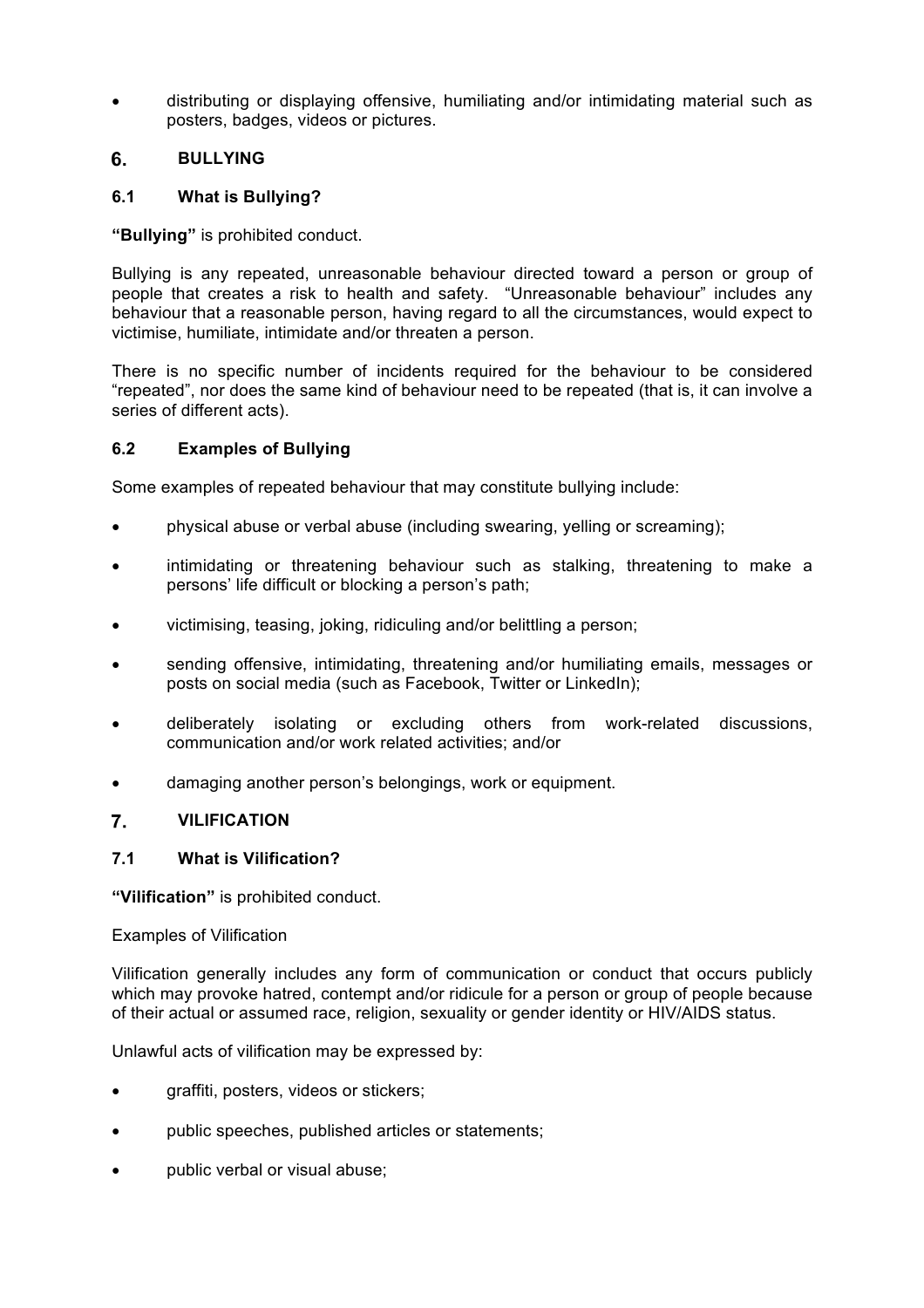- badges or clothing with slogans;
- internet sites (including social media such as Facebook, Twitter or LinkedIn); and/or
- destruction of property.

#### 8. **DEFAMATION**

### **8.1 What is defamation?**

"**Defamation**" is prohibited conduct. Defamation consists of any communication by a person which tends, in the minds of ordinary reasonable people, to injure another person's reputation either by:

- disparaging him or her;
- causing others to shun or avoid him or her; or
- subjecting him or her to hatred, ridicule or contempt.

The above communication may be achieved through many means, including spoken or written words, gestures, exclamations or laughter, printed or electronic images, publications on the internet, communications in person or communications by broadcast.

#### $9<sub>1</sub>$ **YOUR RESPONSIBILITIES**

It is the responsibility of all guest speakers to:

- promote a culture that is free from prohibited conduct;
- understand and comply with this Policy;
- be responsible for their own behaviour and treat all quests with fairness and respect;
- not engage, or be involved, in any prohibited conduct towards another person; and
- report any prohibited conduct that they experience or witness occurring towards others.